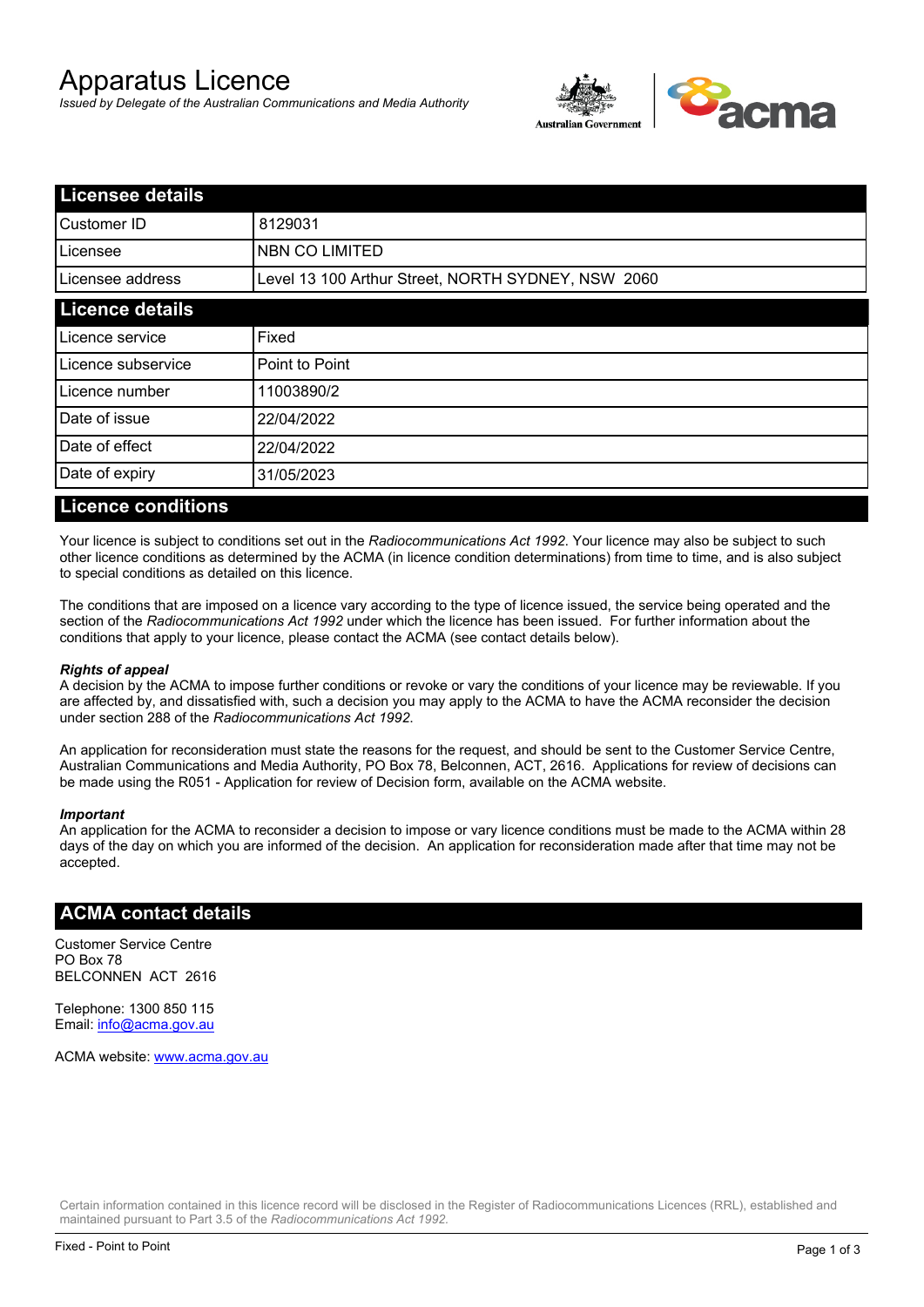# **Advisory Notes applying to licence no.: 11003890/2**

Conditions applicable to the operation of Point to Point station(s) authorised under this licence can be found in the Radiocommunications Licence Conditions (Apparatus Licence) Determination and the Radiocommunications Licence Conditions (Fixed Licence) Determination, the 'fixed licence lcd'. Copies of these determinations are available from the ACMA and from the ACMA home page (www.acma.gov.au).